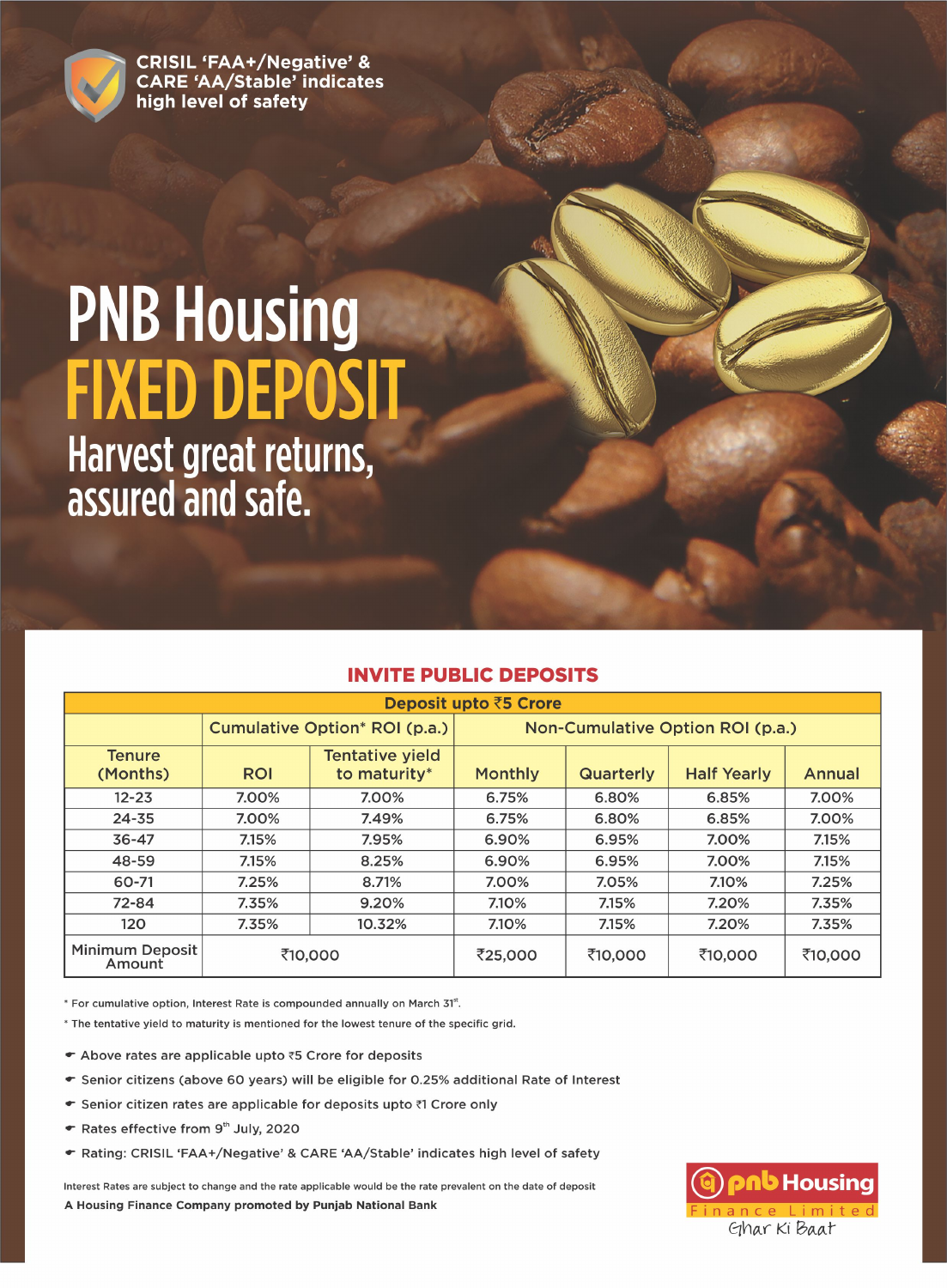# **HIGHLIGHTS**

### 1. Financial Highlights (FY 2019-20)

- a. Total Income: ₹8489.55 Crore
- b. Profit Before Tax: ₹811.01 Crore
- c. Profit After Tax: ₹646.24 Crore
- d. Gross NPAs: 2.75%
- e. Net NPAs: 1.75%
- 2. Loan facility upto 75% of deposit available as per NHB directions.
- 3. Premature cancellation allowed as per NHB directions.
- 4. Deposits with PNB Housing are eligible investments under section 11(5)(ix) of the Income Tax Act 1961.

# **TERMS & CONDITIONS**

#### (I) Acceptance of Fixed Deposits :

Deposits will be accepted from resident individuals, NRIs, PIOs (on non-repatriation basis in accordance with RBI regulations), minors under natural/lawful guardian, Partnership Firms, HUFs, Charitable and Religious Trusts, Association of Persons, Co- operative Societies (other than housing co–operative societies) incorporated in India. Deposit can be made in joint name(s) with a maximum number of three persons.

#### (ii) Non-Resident Indians (NRIs) :

Deposit from NRIs and Person of Indian Origin (PIOs) would be accepted on non-repatriation basis only, in accordance with RBI regulations governing the acceptance of deposits from NRIs. Deposit would be accepted for a maximum period of 3 years. Payment of interest as also the repayment of deposit shall be made only by credit to NRO account with banks. Income tax at source will be deducted as applicable to NRO deposit of NRIs/PIOs.

#### (iii) Joint Deposits :

Deposit can be made in the joint names with maximum of three person with or without requiring any of the applicants to be made any of the clauses namely "First Applicant, Anyone or Survivor(s)".

The interest on fixed deposit in joint names will be paid and in case of cumulative deposit will be deemed to accrue to the first named applicant and discharge given by him/her will be binding on the joint holders.

Repayment of deposit will be made as per instructions given in the application form. Discharge by such person(s) will be binding on the joint holders.

#### (iv) Amount of Deposit :

The minimum deposit amount is ₹25,000 under Monthly income scheme and ₹10,000 under rest of the deposit schemes.

#### (v) Mode of Acceptance :

Application will be made in the prescribed form duly completed and accompanied by cheques/demand drafts/RTGS/NEFT drawn in favour of PNB Housing Finance Limited and crossed "Account Payee Only".

#### (vi) Payment & Interest :

Interest will be payable on the fixed deposit from the date of realisation of cheque or fund transfer to PNB Housing's bank account. Interest on deposits placed under Non-Cumulative fixed deposit shall be paid on fixed dates as given below :

| <b>Scheme</b>       | <b>Interest Payment Date</b>                                  |
|---------------------|---------------------------------------------------------------|
| Monthly Income Plan | Last day of each month                                        |
|                     | <b>Contract Contract Contract</b><br>the contract of the con- |

| Monthly Income Plan   | Last day of each month                                                                                    |
|-----------------------|-----------------------------------------------------------------------------------------------------------|
| Quarterly Income Plan | June 30 <sup>th</sup> , September 30 <sup>th</sup> , December 31 <sup>st</sup> and March 31 <sup>st</sup> |
| Half Yearly Plan      | September 30 <sup>th</sup> and March 31 <sup>st</sup>                                                     |
| Annual                | March 31 <sup>st</sup>                                                                                    |

In case of Non-Cumulative Deposits, if the first interest due date falls within a week from the deposit date, then the interest for the first broken period will be paid in the next interest cycle.

In case the above mentioned dates are Sunday/holiday, then the Interest shall be payable on immediate next working day.

Cumulative Scheme: Interest will be compounded annually on 31<sup>ª</sup> March of every year after deducting the tax, wherever applicable. The principal along with interest will be paid on maturity once the discharged deposit receipt is received by us.

Income tax will be deducted at source from interest in accordance with Section 194 A of the Income Tax Act, 1961, in case the interest payable during the financial year exceeds ₹5,000/- in aggregate. However, no deduction shall be made if the declaration in the form 15H/15G prescribed under the Income Tax rules is furnished at the beginning of each financial year by a person other than a company or a firm.

In case of cumulative deposit, for the purpose of deduction of Income Tax, interest will be deemed to accrue every year and tax will be deducted on the accrued interest in each financial year subject to para 4 above.

The applicant must mention PAN in the application form if the annual interest exceeds ₹5,000 per applicant. In case, PAN is not mentioned, the rate of TDS would be 20% as against 10% for cases where PAN is provided.

Interest on overdue deposit :

Deposit will automatically expire on maturity. The company may at its discretion allow interest for the overdue period upto 3 months on interest rate as prevailing on the date of maturity of the deposit or present rate, whichever is lower. In case, the renewal is sought for a portion of overdue deposit the company may at its discretion allow Interest for the overdue period on that portion of deposit which is proposed to be renewed.

#### (vii) Nomination :

Depositor(s) can, singly or jointly, nominate another person under this deposit scheme. The nominee shall be recognized as the holder of the title of the fixed deposit on death of all the depositors. Power of Attorney holder or a guardian applying on behalf of minor cannot nominate. Depositors are advised to provide the specimen signature of the nominee at the time of nomination to expedite the transmission of the deposits to the nominee in the event of demise of the depositors.

#### (viii) Deposit Receipt :

The deposit receipt and interest warrants will be sent by post/courier by the company to the address given in the application form and the company shall not be held responsible for any loss or delay in transit.

If the deposit receipt is not received by the depositor for any reason, the depositor should write to enquire with the company. In the event of loss/destruction/ mutilation of deposit receipt, relevant legal procedure as the required by the company has to be followed.

The deposit receipt is not transferable. The company will not recognize any lien or assignment of the deposit or interest thereof.

#### (ix) Renewal/Auto Renewal:

- Deposit can be renewed by furnishing fresh application form along with discharged deposit receipt. The company can pay overdue Interest, at its sole discretion, provided deposit is renewed for a period till some future date.
- ii. A depositor can opt for auto renewal of principal/renew principal and Interest/or pay, in entirety, the principal and interest to his/her designated bank account by giving an explicit consent in this regard before his/her signatures on the application form.
- iii. On maturity for the second tenure (post first auto renewal) in the absence of any specific instruction from the depositor, the amount will be automatically remitted to the designated bank account of the depositor.

#### (x) Repayment/pre-mature payment:

- l. In the absence of any specific maturity instructions, the maturity amount shall be remitted to the designated bank account of the depositor. The repayment<br>of deposit shall be made by electronic mode or "Account Payee Ch
- Request for premature withdrawal may be permitted at the sole discretion of the company only and cannot be claimed as a matter of right by the depositor, subject to the Housing Finance Companies (NHB) Directions, 2010 as applicable from time to time.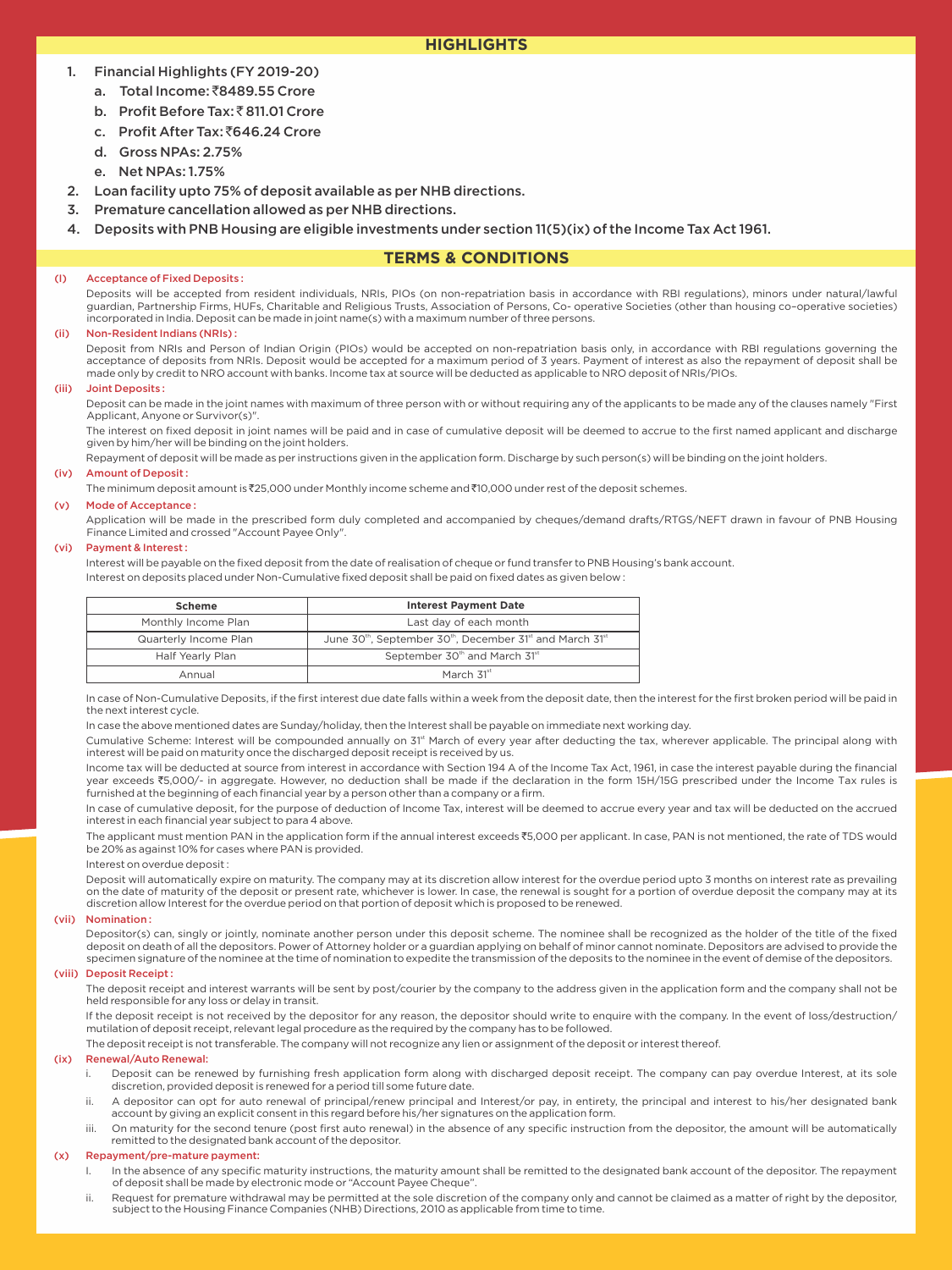iii. The company at the request of the depositor may repay the deposit before maturity. Interest on premature repayment of deposit shall be paid as under:

| Period completed from date of deposit                                                                                                                                                                                                                                                                                                                                                                                                                                                                                         | <b>Individuals</b>                                                 | Non-Individuals                                                                                                                                                                     |  |  |  |  |
|-------------------------------------------------------------------------------------------------------------------------------------------------------------------------------------------------------------------------------------------------------------------------------------------------------------------------------------------------------------------------------------------------------------------------------------------------------------------------------------------------------------------------------|--------------------------------------------------------------------|-------------------------------------------------------------------------------------------------------------------------------------------------------------------------------------|--|--|--|--|
| (a) Minimum lock in period.<br>Provided that upon being satisfied, in order to<br>meet certain expenses of an emergent nature, not<br>more than 50% of the amount of principal sum or<br>₹5 lacs, whichever is lower, can be paid before the<br>expiry of 3 months from the date of acceptance of<br>deposit, without interest. Provided further, in cases<br>of critical illness (as per IRDAI (Health Insurance)<br>Regulations, 2016), 100% of the amount of principal<br>sum can be repaid prematurely, without interest. | 3 months                                                           | 3 months                                                                                                                                                                            |  |  |  |  |
| (b) After three months but before six months                                                                                                                                                                                                                                                                                                                                                                                                                                                                                  | 4% p.a.                                                            | No Interest                                                                                                                                                                         |  |  |  |  |
| (c) After six months but before the Date of Maturity                                                                                                                                                                                                                                                                                                                                                                                                                                                                          |                                                                    | For Individuals and Non - Individuals the interest payable shall be 1% lower than the interest<br>rate applicable to a public deposit for the period for which the deposit has run. |  |  |  |  |
| (d) If no rate has been specified for the period for<br>which the deposit has run                                                                                                                                                                                                                                                                                                                                                                                                                                             | 2% lower than the minimum rate at which the deposits are accepted. |                                                                                                                                                                                     |  |  |  |  |

The brokerage is paid upfront for the entire period of deposit to our authorised agent. In case of premature withdrawal the brokerage is payable for the period completed and excess brokerage paid will be recovered from the deposit amount.

#### (xi) For Authorised Agents :

Agents are not authorised to accept cash or issue receipt on behalf of the company. They must ensure that agent name and code number is clearly mentioned in the application form to enable payment of brokerage. Brokerage will be paid to registered agents at rate decided by the management as per NHB directions.

#### (xii) Know Your Customer (KYC) Compliance :

In terms of the Prevention of Money Laundering Act, 2002, the rules notified there under and KYC guidelines issued by the National Housing Bank (NHB), every individual depositor is required to comply with the KYC requirements by submitting the following documents :

a) Latest photograph b) Certified copy of proof of identity (mentioned in application form) c) Certified copy of proof of address

For non-individual depositor please refer list of documents to be submitted by various categories.

#### (xiii) Loan Against Deposits :

Loans may be granted against public deposits upto 75% of the principal deposit amount carrying Interest @2% per annum above the deposit Interest Rate<br>and other additional charges applicable on such deposit, provided the de will be at the sole discretion of the company.

#### (xiv) General :

Deposits from minor(s) will be accepted through natural/lawful guardian(s).

In the event of death of the depositor at any time before the date of maturity of the deposit, the deposit shall be repaid prematurely to the surviving depositor(s)<br>in the case of joint holding with survivor clause or to t of the surviving depositor/nominee/legal heir against submission of proof of death.

In case of any deficiency in servicing the deposits by the company, the depositor may approach the National Consumers Disputes Redressal Forum, the State<br>Level Consumers Disputes Redressal Forum other District Level Consum

That the financial position of the company as disclosed and representations made in the application form are true and correct and that the company and its Board of Directors are responsible for the correctness and veracity thereof.

The company's public deposits are regulated by National Housing Bank (NHB). It must, however be distinctly understood that NHB does not undertake any<br>responsibility for the financial soundness of the company for the correc company and for repayment of deposit/discharge of liabilities by the company. In case of non-repayment of the deposit or part thereof in accordance with the term and condition of the public deposit, the depositor may make an

application to an authorized officer of the National Housing Bank (NHB).

There are no dues from companies in the same group or other entities or business ventures in which the directors and/or company is holding substantial interest.

GUNTUR: 0863-2222441 GURUGRAM: 0124-4055588 GWALIOR: 0751-2233305 HALDWANI: 05946-283519

**This application form can be downloaded from company's website www.pnbhousing.com or collected from any of the below mentioned branches. BRANCHES**

#### AGRA: 0562-2522542 AHMEDABAD: 079-26474900

l ODHAV: 079-65050055 AHMEDNAGAR: 0241-2414455 AMRAVATI: 0721-2560320/2560321 AURANGABAD: 0240-2340060 BENGALURU: ● BTM: 080-46134333 l ELECTRONIC CITY PHASE 2: 080–29761104 l INDIRA NAGAR: 080-25353557 l ITPL: 080-28451999 l KASTURI NAGAR: 080-25453537 l MALLESHWARAM: 080-23080700  $\bullet$  MANYATA TECH PARK: 080-46558820 l MARATHAHALLI: 080-46176565 l VIJAYANAGAR: 080-23103500 BHIWADI: 01493-298157

- BHOPAL: 0755-2554637 BHUBANESWAR: 0674-2548866 BIKANER: 0151-2522147
- CHANDIGARH: 0172-2601408 CHENNAI:
- l AMBATTUR: 044-26881601
- l OMR: 044-24547500
- l ROYAPETTAH: 044-40076800 l TAMBARAM: 044-22390966
- COCHIN: 0484-2368200 COIMBATORE: 0422-2240322
- DEHRADUN: 0135-2749977 DELHI:
- l BARAKHAMBA ROAD: 011-23357170
- **GREEN PARK: 011-26512911 JANAKPURI: 011-25546073**
- **PITAMPURA: 011-27355870**
- ERODE: 0424-2222933 FARIDABAD: 0129-2437047
- GHAZIABAD: l KAVI NAGAR (RDC): 0120-2821049
- $\bullet$  VASUNDHARA: 0120-2699115

HARIDWAR: 01334-250101 HYDERABAD: l BANJARA HILLS: 040-23476400 l GACHIBOWLI: 040-48500100 **KUKATPALLY: 040-23055506** l NAGOLE: 040-24774333 INDORE: l MG ROAD: 0731-2567200 l VAISHALI NAGAR: 0731-2790181 JABALPUR: 0761-4069727/4098262 JAIPUR: 0141-2709144 JALANDHAR: 0181-2233421 JAMSHEDPUR: 0657-2320110 JODHPUR: 0291-2440380 JUNAGARH: 0285-2670825 KANPUR: 0512-2390404 KARNAL: 0184-2260667 KOLHAPUR: 0231-2525241 KOLKATA: l KYD STREET: 033-40717051 l PURANA DASS ROAD: 033-46016102 KOLLAM: 0474-2732525 KOTA: 0744-2363717 KOZHIKODE: 0495-4853366 LUCKNOW: 0522-4936900 LUDHIANA: 0161–2771557 MADURAI: 0452-2602670 MANGALORE: 0824-4288788 MEERUT: 0121–4053500 MUMBAI: l BOISAR: 7290032973 ● BORIVALLI: 022-68343700 l GHATKOPAR: 022-25100015 l KALYAN: 0251-2230025 l MUMBAI-FORT: 022-22672412 l PRABHADEVI: 022-24210172

MYSORE: 0821-4268066 NAGPUR: 0712-2533460 NAVI MUMBAI: 022-27899016 l PANVEL: 022-27490186 NASHIK: 0253-2311671 NELLORE: 0861-2318001 NOIDA: l NOIDA-SEC. 3: 7292015075 l NOIDA-SEC. 63: 0120-2427255 PUNE: **• HINJEWADI: 7410065950** l KHARADI: 8291307674 l KONDHWA: 8291244286 l PIMPRI: 020-27339000 ● J. M. ROAD: 020-25576000 l WARJE: 020-25233228 RAIPUR: 0771- 2223573 RAJKOT: 0281-2462352 RANCHI: 0651-2531151 RATLAM: 0741-2495179 ROHTAK: 0126-2280640 SALEM: 0427-2445754 SURAT: 0261-4055050 l VESU: 0261-2979611/2979612 THIRSSUR: 0487-2388804 TRICHY: 0431-2741663 TRIVANDRUM: 0471-2336601 TUTICORIN: 0461-2300911 UDAIPUR: 0294-2424755 UJJAIN: 0734-2525338 VADODARA: 0265-2982308 VARANASI: 0542-2221218 VIJAYWADA: 0866-2499501 VISHAKHAPATNAM: 0891-2971011 WARANGAL: 0870-2988606

**• THANE: 022-25474722** l VILLE PARLE: 022-26100480 l VIRAR: 8983812000

**ACKNOWLEDGEMENT**

To know the branch location and address please refer to our website **www.pnbhousing.com**



Received Cheque No./DD No./Cash .............................................................................................................. for `......................................................... for deposit of .................................................... years Nominee Name ...................................................................................................................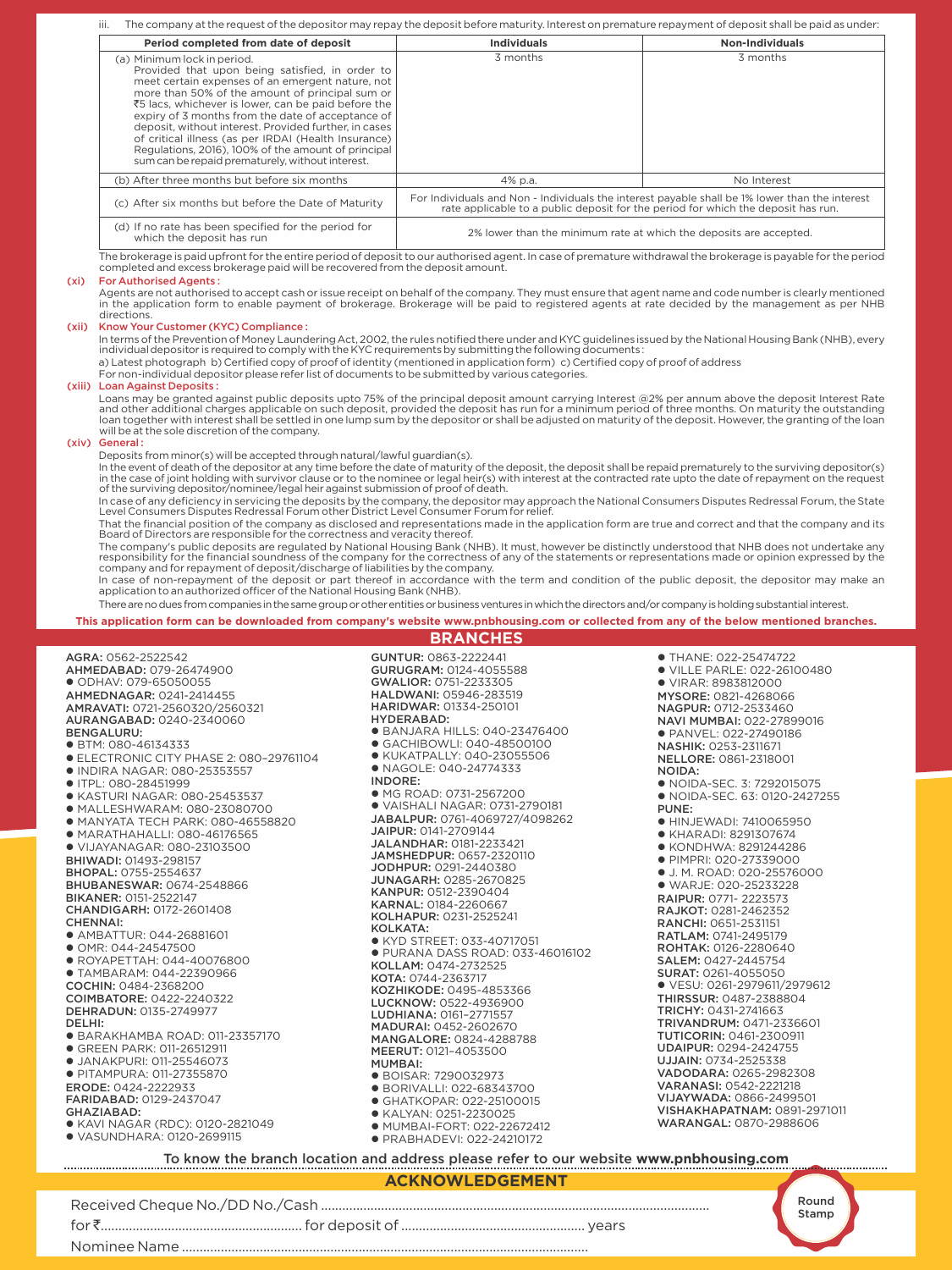# **LIST OF DOCUMENTS TO BE SUBMITTED BY VARIOUS CATEGORIES OF CUSTOMERS (NON-INDIVIDUAL FOR KNOW YOUR CUSTOMER COMPLIANCE)**

**1. Trusts/Associations/Clubs**

• Trust Deed • Registration Certificate • Copy of Resolution of Investment • Trust's PAN Card copy • Trust's Address Proof • Specimen Signature of Authorized Persons • Photograph, PAN Card, Address Proof of Signing Authorities

**2. Partnership Firm**

- Declaration of Partnership by Partners Name and Address of Partners<br>• Specimen Signatures • PAN Card copy of Firm
	- PAN Card copy of Firm

**3. Proprietory Concern**

- Name and Signatures of the Proprietor PAN Card Copy of Proprietor
	-

# **PARTICULARS AS REQUIRED UNDER NON-BANKING FINANCIAL COMPANIES AND MISCELLANEOUS NON-BANKING COMPANIES (ADVERTISEMENT) RULES, 1977:**

| a.           | Name of the Company                                                                                          | PNB Housing Finance Limited                                                                                                                                                                                                                                                                                                                                    |
|--------------|--------------------------------------------------------------------------------------------------------------|----------------------------------------------------------------------------------------------------------------------------------------------------------------------------------------------------------------------------------------------------------------------------------------------------------------------------------------------------------------|
| b.           | Date of Incorporation                                                                                        | November 11, 1988                                                                                                                                                                                                                                                                                                                                              |
| $C_{1}$      | The business carried on by<br>the Company and its<br>subsidiaries with details of<br>branches/units, if any. | Providing housing finance for<br>construction/purchase/repair and<br>renovation of residential houses/flats<br>to individual (residents and NRIs)<br>and bodies corporate, loan against<br>mortgage of properties and loan for<br>commercial properties. The Company<br>is having subsidiary. The Company<br>has branches at various places<br>across country. |
| $\mathsf{d}$ | Brief particulars of the<br>management of the<br>Company                                                     | Mr. Neeraj Vyas, Managing Director,<br>manages the Company under the<br>supervision and control of the Board<br>of Directors.                                                                                                                                                                                                                                  |

#### **e. Name, Address and Occupation of the Directors:-**

|    | Name/DIN                                                                     | <b>Official Address</b>                                                                                           | Occupation                                |
|----|------------------------------------------------------------------------------|-------------------------------------------------------------------------------------------------------------------|-------------------------------------------|
| 1. | Mr. CHSS<br>Mallikarjuna Rao<br>Non-Executive Director<br>DIN: 07667641      | <b>Puniab National Bank</b><br>Head Office: Plot No 4,<br>Sector-10, Dwarka,<br>New Delhi-110075                  | MD & CEO, PNB                             |
| 2. | Mr. Sunil Kaul<br>Non-Executive Director 1, Temasek Avenue<br>DIN: 05102910  | Carlyle Group<br>24-02, Millenia Tower,<br>Singapore 039192<br>+ 6562129617                                       | <b>Investment Advisor</b>                 |
| 3. | Mr. Shital Kumar Jain<br>Independent Director<br>DIN: 00047474               | 5/10, 2 <sup>nd</sup> Floor,<br>Shantiniketan.<br>New Delhi-110021                                                | Retired<br><b>Bank Executive</b>          |
| 4. | Mr. Chandrasekaran<br>Ramakrishnan<br>Independent Director<br>DIN:00580842   | 5.5 <sup>th</sup> Main Road.<br>Raja Annamalai Puram,<br>Chennai - 600028                                         | Retired<br><b>IT Professional</b>         |
| 5. | Dr. Gourav Vallabh<br>Independent Director<br>DIN:02972748                   | XLRI Jamshedpur<br>C.H. Area (East)<br>Jamshedpur.<br>Jharkhand-831 001                                           | Professor                                 |
| 6. | Mr. Nilesh S Vikamsey<br>Independent Director<br>DIN: 00031213               | Khimji Kunverji & Co.,<br>Sunshine Tower, Level 19.<br>Senapati Bapat Marg,<br>Elphinstone Road,<br>Mumbai-400013 | <b>Practicing Chartered</b><br>Accountant |
| 7. | Mr. Ashwani Kumar<br>Gupta<br>Independent Director<br>DIN: 00108678          | #225, Zone-2, Tej Kumar<br>Plaza, Hazratganj,<br>Lucknow - 226001                                                 | <b>Practicing Chartered</b><br>Accountant |
| 8. | Mrs. Shubhalakshmi<br>Panse<br>Independent Director<br>DIN: 02599310         | Row House No. B-3.<br>Roseland Residency<br>Pimple Saudagar, Pune<br>Maharashtra-411027                           | Retired<br><b>Bank Executive</b>          |
| 9. | Mr. Tajendra<br><b>Mohan Bhasin</b><br>Independent Director<br>DIN: 03091429 | 331, Bhera Enclave,<br>Opp. Radisson Blu Hotel,<br>Paschim Vihar.<br>New Delhi-110087                             | Retired<br><b>Bank Executive</b>          |
|    | 10. Mr. Neeraj Vyas<br>MD & CEO<br><b>DIN 07053788</b>                       | <b>PNB Housing Finance</b><br>Limited 9 <sup>th</sup> Floor<br>Antriksh Bhawan 22, KG<br>Marg, New Delhi-110001   | MD & CEO.<br><b>PNB Housing Finance</b>   |

**f . Profits of the Company before and after making provision for tax and dividend declared by the Company for the three financial years immediately preceding the date of advertisement:**

| Financial year ended | Profits (₹in Crore) | Dividend  |     |
|----------------------|---------------------|-----------|-----|
|                      | <b>Before Tax</b>   | After Tax |     |
| March 31, 2018       | 1234.58             | 842.14    | 90% |
| March 31, 2019       | 1578.05             | 1081.38   | 90% |
| March 31, 2020       | 825.00              | 682.31    | nil |

| g. Summarised financial position of the Company as appearing in |  |
|-----------------------------------------------------------------|--|
| two audited Balance Sheets: (₹ in Crore)                        |  |

| <b>Liabilities</b>                                                       | <b>March 31, 2020</b> | March 31, 2019 | <b>Assets</b>                                             | March 31, 2020 | March 31, 2019 |  |  |
|--------------------------------------------------------------------------|-----------------------|----------------|-----------------------------------------------------------|----------------|----------------|--|--|
| <b>Share Capital</b>                                                     | 168.19                | 167.47         | <b>Fixed Assets</b>                                       | 134.07         | 106.92         |  |  |
| <b>Reserves &amp; Surplus</b>                                            | 7778.97               | 7267.54        | 119.69                                                    |                |                |  |  |
| Secured Loan                                                             | 49758.52              | 48544.12       | <b>Investments</b>                                        | 2048.32        | 4457.43        |  |  |
| <b>Unsecured Loan</b>                                                    | 17977.32              | 23314.73       | Loans                                                     | 66668.68       | 74327.47       |  |  |
| Other Financial and<br><b>Non-Financial Liabilities</b><br>and Provision | 3191.18               | 4456.38        | <b>Other Financial and</b><br><b>Non-Financial Assets</b> | 9627.97        | 4807.21        |  |  |
|                                                                          |                       |                | <b>Deferred Tax Assets</b>                                | 275.45         | 51.21          |  |  |
| Total                                                                    | 78874.18              | 83750.24       | Total                                                     | 78874.18       | 83750.24       |  |  |

- i) Contingent liabilities in respect of Income Tax of ₹11.94 Crore (Previous year `21.50 Crore) is disputed and are under appeals. These includes contingent liability of `4.87 Crore (Previous year `19.54 Crore) with respect to Income Tax which have been decided by the CIT (A) in Company's favour. However, Income Tax Department has filed appeal with ITAT. The Company expects the demands to be set aside by the Appellate Authority and hence no additional provision is considered necessary.
- ii) Estimated amount of contracts remaining to be executed on capital account and not provided for (net of advances) is  $\bar{c}$ 6.86 Crore (Previous year ₹20.29 Crore).
- iii) Claims against the Company not acknowledged as debt is Nil (Previous year Nil).
- iv) Letter of comfort issued on behalf of the clients ₹65.25 Crore (Previous year `80.25 Crore).

In terms of para 6(2) (f) and para 17(1) (h) of NHB Directions, 2010, the Company's exposure to PNB as on 31.03.2020 was ₹3.541.92 Crore.

- h. The amount which the Company can borrow under the Housing Finance Companies (NHB) Directions, 2010 is equivalent to 14 times of the net owned funds which comes to ₹1,04,410 Crore whereas the amount of actual borrowing computed as per these Directions as on March 31, 2020 was  $\bar{\epsilon}$ 68,216.06 Crore. The total deposits from public which the Company can raise as per NHB Directions is  $\overline{2}2,373$  Crore, whereas the actual public deposits held as on March 31, 2020 were ₹16,470 Crore (including unclaimed deposits).
- There are no overdue deposits other than unclaimed deposits.
- The Company declares that
	- i) The Company has complied with the applicable provisions of the above **Directions**
	- ii) The compliance with these Directions does not imply that repayment of deposits is guaranteed by National Housing Bank.
	- iii) The deposits accepted by the Company are unsecured and rank pari passu with other unsecured liabilities save and except the floating charge created on the statutory liquid assets maintained in terms of sub sections (1) & (2) of Section 29B of the National Housing Bank Act, 1987.
	- iv) The Company is not in default in the repayment of deposit or part thereof and any interest thereon in accordance with terms and conditions of such deposits.
	- v) The deposits solicited are not insured.
	- vi) The Company is having as a valid certificate of Registration dated July 31, 2001 issued by the National Housing Bank (NHB) under Section 29A of the National Housing Bank Act, 1987. However, the NHB does not accept any responsibility or guarantee about the present position as to the financial soundness of the Company or for the correctness of any of the statements or representations made or opinions expressed by the Company and for repayment of deposits/discharge of the liabilities by the Company.

The advertisement is issued under the authority and in the name of the Board of Directors of the Company and the text of which was approved by Resolution passed in the Board Meeting held on June 27, 2020.

For and on behalf of Board of Directors

New Delhi 27.06.2020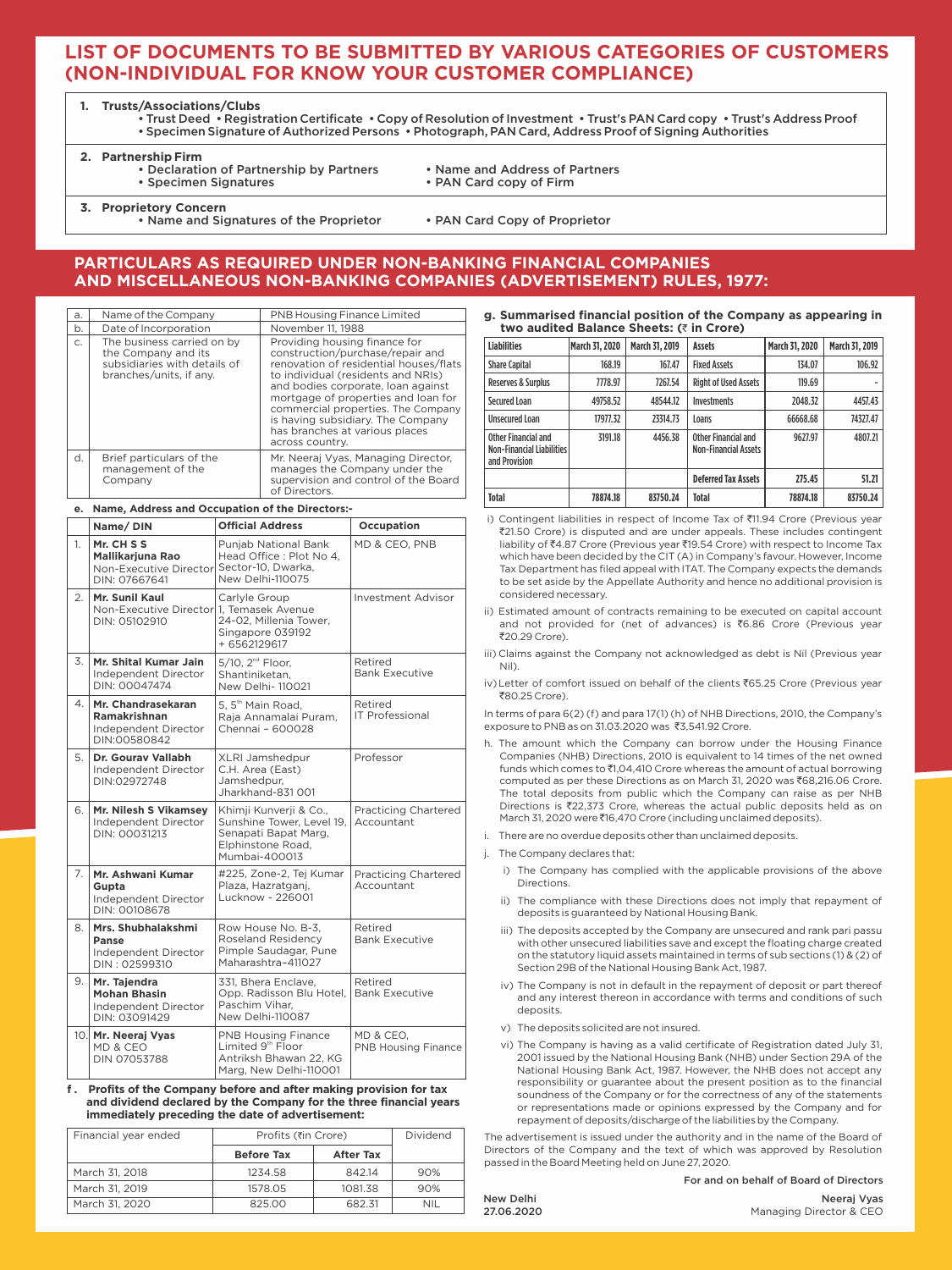# **Application for Public Deposits**

| <b>pnb</b> Housing                                                                                                                                                                                                                                                                                                                                                                                                                                               | For office use only<br>< Branch Name >   | Affix<br>latest passport                  | Affix<br>latest passport         | Affix<br>latest passport           |  |  |  |  |
|------------------------------------------------------------------------------------------------------------------------------------------------------------------------------------------------------------------------------------------------------------------------------------------------------------------------------------------------------------------------------------------------------------------------------------------------------------------|------------------------------------------|-------------------------------------------|----------------------------------|------------------------------------|--|--|--|--|
| imited<br>ance                                                                                                                                                                                                                                                                                                                                                                                                                                                   | QDE ID:                                  | size photograph &<br>sign across          | size photograph &<br>sign across | size photograph &<br>sign across   |  |  |  |  |
| Ghar Ki Baat                                                                                                                                                                                                                                                                                                                                                                                                                                                     | Date of Dispatch:                        | photograph<br>Ignore if                   | photograph<br>lanore if          | photograph<br>Ignore if            |  |  |  |  |
|                                                                                                                                                                                                                                                                                                                                                                                                                                                                  | Running Serial Number:                   | already submitted.                        | already submitted.               | already submitted.                 |  |  |  |  |
| Customer ID (In case of existing customer)                                                                                                                                                                                                                                                                                                                                                                                                                       |                                          | 1 <sup>st</sup> Applicant                 | 2 <sup>nd</sup> Applicant        | 3rd Applicant                      |  |  |  |  |
| I/We apply for placement/renewal of deposit at                                                                                                                                                                                                                                                                                                                                                                                                                   |                                          |                                           | Branch for a period of           | months                             |  |  |  |  |
| and will earn interest $\circledR$                                                                                                                                                                                                                                                                                                                                                                                                                               | % p.a. The payment details are as under: |                                           |                                  |                                    |  |  |  |  |
| Payment Details:<br>Cheque<br>Draft                                                                                                                                                                                                                                                                                                                                                                                                                              | RTGS/NEFT<br>UTR No.                     |                                           |                                  |                                    |  |  |  |  |
| Cheque No.                                                                                                                                                                                                                                                                                                                                                                                                                                                       | Date                                     | Amount (₹)                                |                                  |                                    |  |  |  |  |
| <b>Bank Name</b>                                                                                                                                                                                                                                                                                                                                                                                                                                                 |                                          | <b>Branch</b>                             |                                  |                                    |  |  |  |  |
| PNB HFL Deposit Receipt No. (in case of renewal)                                                                                                                                                                                                                                                                                                                                                                                                                 |                                          |                                           | <b>Maturity Date</b>             |                                    |  |  |  |  |
| Deposit Scheme: Cumulative                                                                                                                                                                                                                                                                                                                                                                                                                                       |                                          |                                           |                                  |                                    |  |  |  |  |
| Monthly<br>Non-Cumulative:                                                                                                                                                                                                                                                                                                                                                                                                                                       | Quarterly<br>Half Yearly                 | Annual                                    |                                  | Gender Date of Birth/Incorporation |  |  |  |  |
| Applicant's Name (in block letters)                                                                                                                                                                                                                                                                                                                                                                                                                              |                                          |                                           | M/F                              | (DD/MM/YY)                         |  |  |  |  |
| 1                                                                                                                                                                                                                                                                                                                                                                                                                                                                |                                          |                                           |                                  |                                    |  |  |  |  |
| 2<br>3                                                                                                                                                                                                                                                                                                                                                                                                                                                           |                                          |                                           |                                  |                                    |  |  |  |  |
| Parent's or Guardian's Name (in case of minor)                                                                                                                                                                                                                                                                                                                                                                                                                   |                                          |                                           |                                  |                                    |  |  |  |  |
| Senior citizen (above 60 years)<br>Yes                                                                                                                                                                                                                                                                                                                                                                                                                           | PAN<br>No                                |                                           |                                  |                                    |  |  |  |  |
| Address of Applicant                                                                                                                                                                                                                                                                                                                                                                                                                                             |                                          |                                           |                                  |                                    |  |  |  |  |
| House/Flat No.                                                                                                                                                                                                                                                                                                                                                                                                                                                   |                                          |                                           |                                  |                                    |  |  |  |  |
| <b>Building Name</b><br>Road No./Name                                                                                                                                                                                                                                                                                                                                                                                                                            |                                          |                                           |                                  |                                    |  |  |  |  |
| City                                                                                                                                                                                                                                                                                                                                                                                                                                                             | PIN Code                                 |                                           |                                  |                                    |  |  |  |  |
| State                                                                                                                                                                                                                                                                                                                                                                                                                                                            | Country                                  |                                           |                                  |                                    |  |  |  |  |
| Tel.<br>E-mail                                                                                                                                                                                                                                                                                                                                                                                                                                                   | Mobile<br>STD Code                       |                                           |                                  |                                    |  |  |  |  |
| 1 <sup>st</sup> Applicant's Occupation :<br>Service                                                                                                                                                                                                                                                                                                                                                                                                              | <b>Business</b><br>Self Employed         | Others                                    |                                  |                                    |  |  |  |  |
| 2 <sup>nd</sup> Applicant's Occupation:<br>Service                                                                                                                                                                                                                                                                                                                                                                                                               | <b>Business</b><br>Self Employed         | Others                                    |                                  |                                    |  |  |  |  |
| 3 <sup>rd</sup> Applicant's Occupation:<br>Service                                                                                                                                                                                                                                                                                                                                                                                                               | <b>Business</b><br>Self Employed         | Others                                    |                                  |                                    |  |  |  |  |
| Status of the Depositors:                                                                                                                                                                                                                                                                                                                                                                                                                                        |                                          |                                           |                                  |                                    |  |  |  |  |
| Individual/Trusts/Assosiations: Resident Individual                                                                                                                                                                                                                                                                                                                                                                                                              | HUF.<br>Shareholder                      | Director                                  | Relative of Director             | PNBHFL Fmployee                    |  |  |  |  |
| <b>NRI</b>                                                                                                                                                                                                                                                                                                                                                                                                                                                       | Trust<br>Partnership Firm                | Association of Person                     | Promoters                        | Others                             |  |  |  |  |
| <b>First Applicant</b><br>Repayment Instruction                                                                                                                                                                                                                                                                                                                                                                                                                  | First Applicant or Survivor              |                                           |                                  |                                    |  |  |  |  |
| Whether tax to be deducted<br>Yes                                                                                                                                                                                                                                                                                                                                                                                                                                | Νo                                       |                                           |                                  |                                    |  |  |  |  |
| Form 15H/15G<br>If No please submit                                                                                                                                                                                                                                                                                                                                                                                                                              | Order u/s 159                            | Order u/s 197                             |                                  | Notification u/s 10                |  |  |  |  |
| Self-attested copy of identity and address proof of all depositors is mandatory to be enclosed.                                                                                                                                                                                                                                                                                                                                                                  |                                          |                                           |                                  |                                    |  |  |  |  |
| <b>PAN</b><br>Passport No.                                                                                                                                                                                                                                                                                                                                                                                                                                       |                                          | Aadhar Card No.<br><b>Driving License</b> |                                  |                                    |  |  |  |  |
| or any other proof to the satisfaction of the company (such as electricity bill, telephone bill etc.)                                                                                                                                                                                                                                                                                                                                                            |                                          |                                           |                                  |                                    |  |  |  |  |
|                                                                                                                                                                                                                                                                                                                                                                                                                                                                  |                                          |                                           |                                  |                                    |  |  |  |  |
| Dispatch of Fixed Deposit Receipt<br>By Post<br>By Courier                                                                                                                                                                                                                                                                                                                                                                                                       | By Hand                                  | By Broker                                 |                                  |                                    |  |  |  |  |
| Declaration:                                                                                                                                                                                                                                                                                                                                                                                                                                                     |                                          |                                           |                                  |                                    |  |  |  |  |
| 1.<br>I/We certify that: The information provided above is in accordance with section 285BA of the Income Tax Act, 1961 read with Rules 114F to 114H of the<br>Income tax Rules, 1962. The information provided by me/us above as well as in the documentary evidence provided by me/us are, to the best of                                                                                                                                                      |                                          |                                           |                                  |                                    |  |  |  |  |
| my/our knowledge and belief, true, correct and complete and that I/we have not withheld any material information that may affect the<br>assessment/categorization of the account as a Reportable account or otherwise. I/We permit/authorise PNB Housing Finance Ltd. to collect, store,                                                                                                                                                                         |                                          |                                           |                                  |                                    |  |  |  |  |
| communicate and process information relating to the Account and all transactions therein, by the PNB Housing Finance Ltd. and any of its affiliates<br>wherever situated including sharing, transfer and disclosure between them and to the authorities in and/or outside India of any confidential                                                                                                                                                              |                                          |                                           |                                  |                                    |  |  |  |  |
| information for compliance with any law or regulation whether domestic or foreign. I/We undertake the responsibility to declare and disclose within<br>30 days from the date of change, any changes that may take place in the information provided above as well as in the documentary evidence                                                                                                                                                                 |                                          |                                           |                                  |                                    |  |  |  |  |
| provided by me/us or if any certification becomes incorrect and to provide fresh self-certification along with documentary evidence. I/We also<br>agree that my/our failure to disclose any material fact known to me/us, now or in future, may invalidate my/our application and PNB Housing Finance                                                                                                                                                            |                                          |                                           |                                  |                                    |  |  |  |  |
| Ltd. would be within its right to put restrictions in the operations of my/our account or close it or report to any regulator and/or any authority<br>designated by the Government of India (GOI) /RBI for the purpose or take any other action as may be deemed appropriate by PNB Housing Finance                                                                                                                                                              |                                          |                                           |                                  |                                    |  |  |  |  |
| Ltd. if the deficiency is not remedied by me/us within the stipulated period. I/We hereby accept and acknowledge that PNB Housing Finance Ltd.<br>shall have the right and authority to carry out investigations from the information available in public domain for confirming the information provided                                                                                                                                                         |                                          |                                           |                                  |                                    |  |  |  |  |
| by me/us to PNB Housing Finance Ltd. It shall be my/our responsibilities to educate myself/ourselves and to comply at all times with all relevant laws<br>relating to reporting under section 285BA of the Act read with the Rules thereunder. I/We also agree to furnish such information and/or documents<br>as PNB Housing Finance Ltd. may require from time to time on account of any change in law either in India or abroad in the subject matter herein. |                                          |                                           |                                  |                                    |  |  |  |  |
| I/We shall indemnify PNB Housing Finance Ltd. for any loss that may arise to PNB Housing Finance Ltd. on account of providing incorrect or<br>incomplete information.                                                                                                                                                                                                                                                                                            |                                          |                                           |                                  |                                    |  |  |  |  |